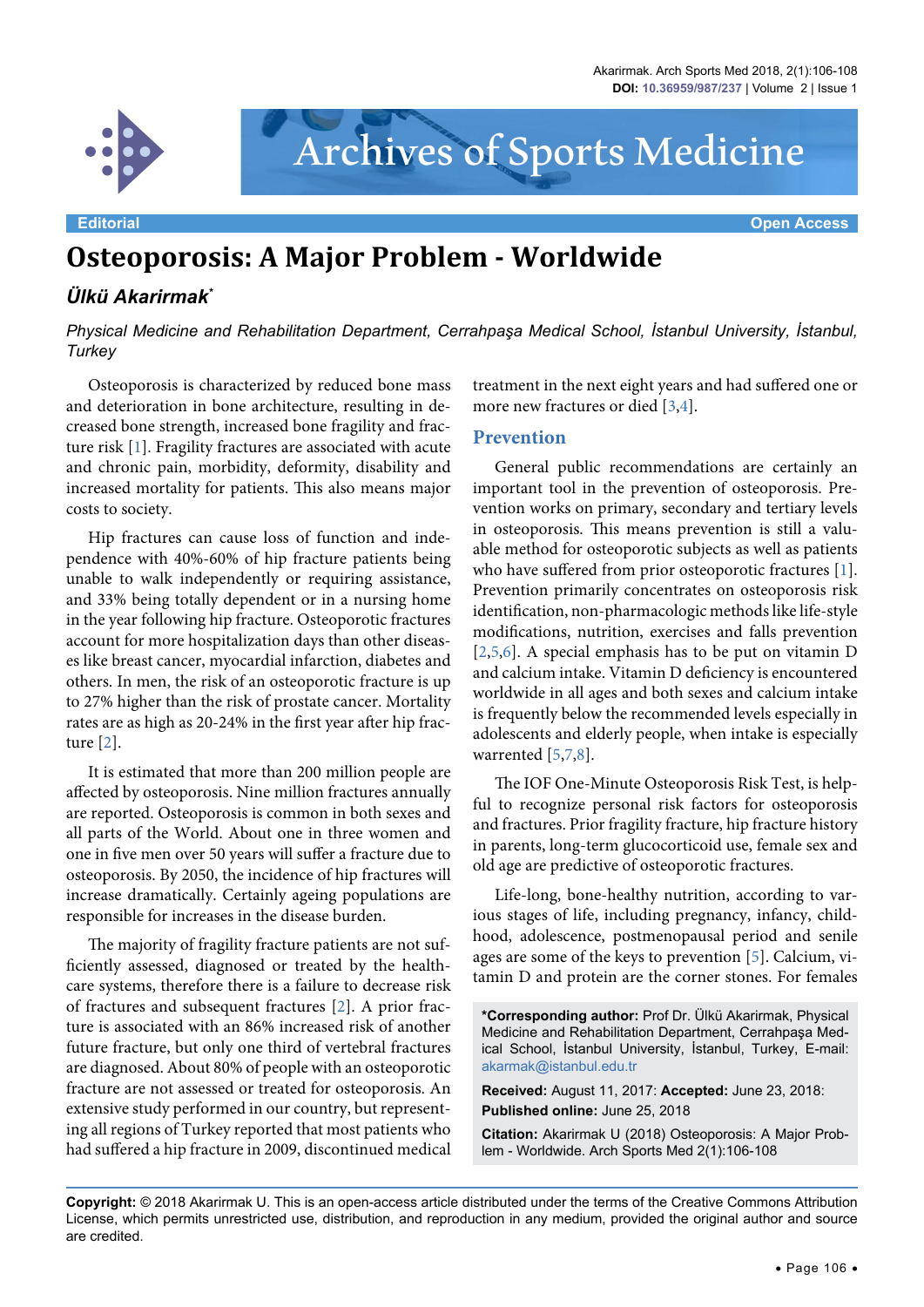over 50 and males over 70 years, 1200 mg calcium/day and 800 IU of vitamin D/day are generally recommended. If vitamin D levels are lower than 20 ng/ml, daily doses are insufficient and patients need vitamin D replacement [[1](#page-2-0),[5\]](#page-2-4).

Together with weight-bearing and muscle strengthening exercises, both are important ways to prevent osteoporosis and falls & fractures [\[6-](#page-2-5)[9\]](#page-2-8).

Also we need to address various factors responsible for falls in the population over 65 years of age. Medication, co-morbidities like heart diseases, DM, neuromuscular and musculoskeletal problems, previous stroke, cognitive problems, gait problems, eye problems with impaired vision and a history of falls have to be checked in detail  $[6,7,10]$  $[6,7,10]$  $[6,7,10]$  $[6,7,10]$  $[6,7,10]$ . Improving balance is one of the substantial methods to decrease the risk of falls and fractures [\[6](#page-2-5),[10](#page-2-9)]. Balance training programs, like OTAGO and FAME, in all elderly persons as well as patients with stroke, Parkinson's disease etc. are approved on an evidence-based-level for fracture prevention and recommended by IOF's 'Fracture Liason Services' [\[11](#page-2-10)[,12\]](#page-2-11).

Osteoporosis awareness is an important issue, so the World Osteoporosis Day on 20<sup>th</sup> October, the biggest awareness campaign for osteoporosis, by IOF, works on the importance of protecting bones and also the future. (www.worldosteoporosisday.org).

#### **Osteoporosis Treatment**

Osteoporosis treatment methods consist of medical (pharmacological) treatment, non-pharmacologic treatment and surgical treatment methods. All patients need to be assessed for secondary osteoporosis causes.

For patients at high risk for osteoporotic fracture, osteoporosis medication is prescribed. According to recommendations pharmacologic therapy is indicated for postmenopausal women with a history of fragility fracture or with osteoporosis based upon bone mineral density (BMD) measurement (T-score  $\le$  -2.5) by DXA at lumbar spine, femoral neck or total hip regions.

Pharmacologic therapy is also recommended for the treatment of high-risk postmenopausal women with T-scores between -1.0 and -2.5. Fracture risk assessment can be performed by using the Fracture Risk Assessment Tool (FRAX) (FRAX website, according to countries is used widely). A 10-year probability of hip fracture of  $\geq$ 3.0% or major osteoporotic fracture or  $\geq$  20% is a clear indication for pharmacologic treatment and follow-up.

Bone mineral density (BMD) evaluation assessed by DXA (dual energy X-ray absorpsiometry) is generally performed for diagnosos of osteoporosis and it is well known that decreased BMD is associated with increased risk of fracture.

Guidelines for treatment of osteoporosis are published and regularly updated by major osteoporosis foundations like the Imternational Osteoporosis Foundation-IOF, National Osteoporosis Foundation-NOF (USA) [\[1\]](#page-2-0), national groups like NOGG (UK), societies etc. [[1](#page-2-0)[,7,](#page-2-6)[9](#page-2-8),[13](#page-2-12)]. Treatment guidelines aim at evidence-based fracture prevention for patients with or without fracture.

Osteoporosis treatment consists of antiresorbtive or bone formation stimulating agents. For patients without prior fragility fracture oral bisphosponates, alendronate or risedronate and IV bisphoshonate zoledronic acid and SC denosumab are the first choice agents. Alternative therapies are ibandronic acid and raloxifene. For patients with prior fracture or estimated high risk for fracture denosumab, teriparatid or zoledronic acid (alphabetical order) are the first choice agents. Alternative therapies are the oral bisphosphonates, alendronate or risedronate [[13](#page-2-12)]. Teriparatid is approved as bone forming agent and is especially recommended for patients with recurrent fractures. New bone formation agents like abaloparatide have been approved recently [\[14\]](#page-2-13). Patients at high risk for fracture have to continue for longer treatment years. Patient follow-up and treatment compliance certainly are the key to successful results. Patients have to be assessed for vitamin D sufficiency, as a deficiency may be responsible for treatment failure.

Surgical treatment of osteoporosis comprises vertebral & femoral augmentation techniques. Vertebroplasty and kyphoplasty techniques are used for spinal compression fractures with immediate pain relief. A systematic review of eight trials comparing vertebral augmentation with placebo or medical treatment showed significant pain improvement in both treatment groups at 1, 3, 12 months follow-up [\[15\]](#page-2-14). Femoral augmentation aims at prevention of hip fractures and provides a minimally invasive technique for the prophylactic reinforcement of the osteoporotic proximal femur, a possible treatment in high fracture risk osteoporosis patients [\[16](#page-2-15)].

Osteosarcopenia is another important issue in the follow-up and treatment of elderly osteoporotic subjects. Healthcare professionals should consider bone health evaluation for women over 50 and men over 70 years of age or anyone younger with osteoporosis risk factors. A Fracture Risk Assessment Tool (e.g. FRAX) is used widely for major osteoporotic fracture risk estimation and treatment decision. Clinical osteoporosis risk factors and diseases causing secondary osteoporosis, especially Rheumatoid arthritis, Diabetes mellitus, endocrine and gastrointestinal system increase the risk significantly. Bone mineral density (BMD) evaluation assessed by DXA is standard for diagnosis of osteoporosis [\[7](#page-2-6)].

Fracture Liaison Services (FLS) are coordinator-based,